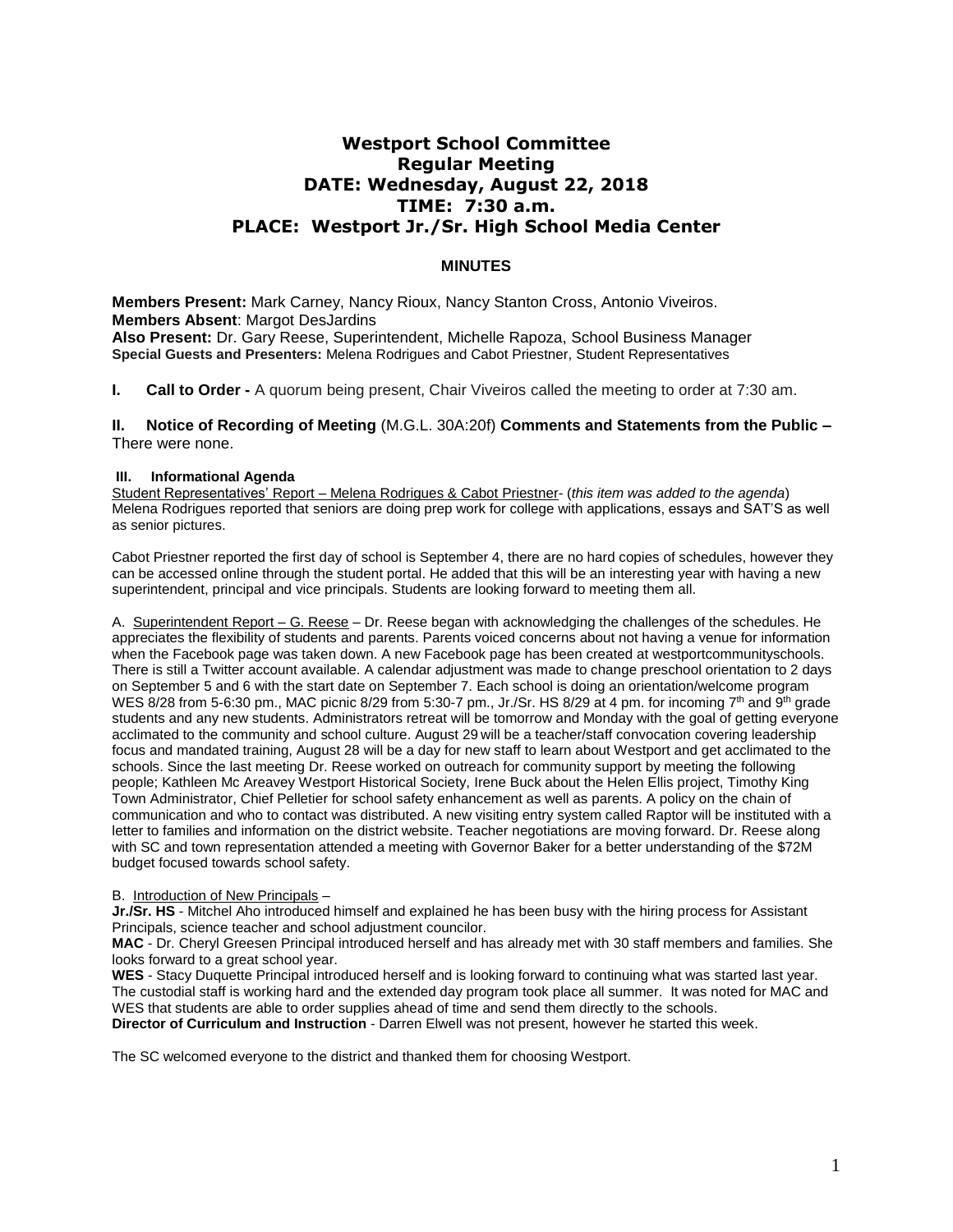C. Personnel Update- Dr. Reese distributed a staffing update with positions filled since July 24, 2018 and vacancies as of August 21, 2018. It was announced that Jack DeFusco retired over the summer and served the district in many capacities.

Dr. Reese mentioned some committee updates. ADA Transition Committee was served by Ms. DesJardins and will now be served by Dr. Reese. SBC and Education Fund Committee will also be served by Dr. Reese. Nancy Rioux volunteered to represent the district on the Long Range Building Planning Committee. Nancy Rioux also serves as the designated payroll sign off person and Mr. Carney will serve as the back-up.

D. Summer School Update - Dr. Reese explained the summer school report for 2018 with participation data. Summer school gave enrichment opportunities for credit recovery in Math, ELA, History and Odysseyware.

E. School Building Committee Update – The SBC had a joint meeting with the Library Board of Trustees on August 2 with the focus on the design of the parking lot, property lines, location of the tennis courts and impact. They are in the process of coming up with a workable plan. A meeting with the MSBA for next steps was held.

## **IV. Action Agenda**

- A. Review and Act on Policies
- 1. AC Nondiscrimination
- 2. JB Equal Educational Opportunities
- 3. JFB School Choice

Chair Viveiros informed everyone that the district policies are now posted on the MASC website. Policies get updated right away once approved and can be searched.

A motion was made to approve policies AC, JB, JFB.

Motion by Rioux, seconded by Carney 4/0/0

B. Review and Act on WJRSRH Handbook –Mr. Aho requested an extension of a month for completion of the handbook. He is presently updating and streamlining the code of conduct for continuity as well as building in alternatives to consequences. He will put the draft handbook online.

C. Review and Act on the WEF Grant for \$2990 for the MAC's, K-2 Maker Space – A motion was made to approve the WEF Grant for \$2990 for the MAC's, K-2 Maker Space. Motion by Carney, seconded by Stanton-Cross 3/0/1 (Rioux abstained)

D. Review and Act on the WEF Grant for \$360 for the MAC's Pre-K Maker Space - A motion was made to approve the WEF Grant for \$360 for the MAC's Pre-K Maker Space. Motion by Stanton-Cross, seconded by Carney **3/0/1** (Rioux abstained)

E. Review and Act on the Project Lead the Way Grant for \$20,000 for the WSRH Computer Science Program – Dr. Reese explained there are 2 separate grants. One for grades 9-12 and one for grades 7 and 8. The grants are for specific training, supplies and equipment. The grants are funded for 2 years with \$12,000 in first year and \$8,000 in second year. The outcome will be 4 courses at each level in computer science, however they will need to be redesigned and adjustments will be looked at. This upcoming year the Jr. High will offer 1 course to all students and two sections will run for the upper grades.

 A motion was made and amended to approve Project Lead the Way Grant for \$20,000 for the WSRH Computer Science Program.

Motion by Stanton-Cross, seconded by Rioux. 4/0/0

F. Review and Act on the Project Lead the Way Grant for \$20,000 for the WJRSR Gateway Program - A motion was made to approve the Project Lead the Way Grant for \$20,000 for the WJRSR Gateway Program. Motion by Stanton-Cross, seconded by Rioux. 4/0/0

- G. Review and Act on Minutes of Wednesday, July 25, 2018 A motion was made to approve the minutes of Wednesday, July 25, 2018. Motion by Stanton-Cross, seconded by Carney 4/0/0
- **V. Routine Matters -** Correspondence and Notices- There were none.
- **VI. Comments and Statements from the Public –** There were none.